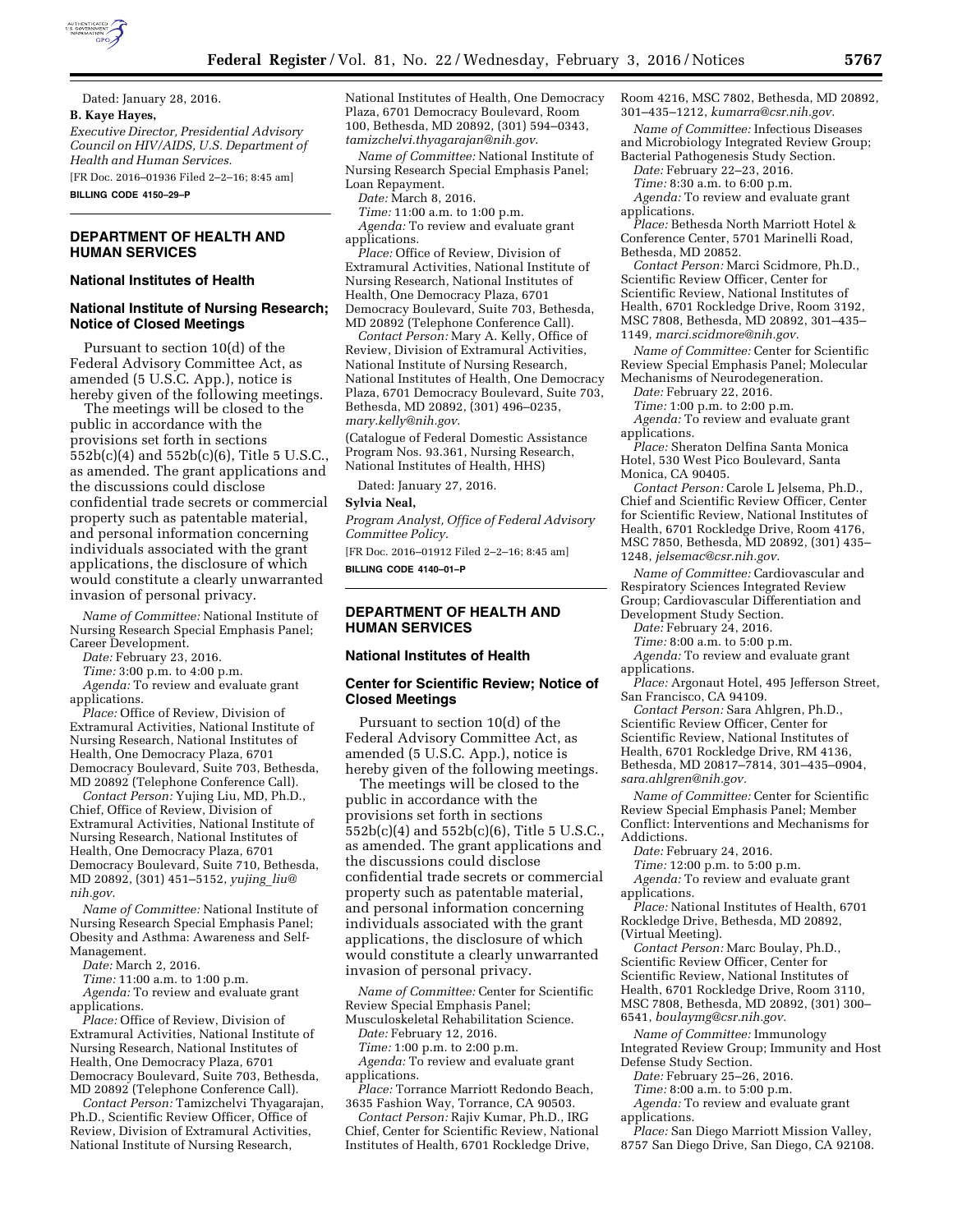*Contact Person:* Scott Jakes, Ph.D., Scientific Review Officer, Center for Scientific Review, National Institutes of Health, 6701 Rockledge Drive, Room 4198, MSC 7812, Bethesda, MD 20892, 301–435– 1506, *[jakesse@mail.nih.gov.](mailto:jakesse@mail.nih.gov)* 

*Name of Committee:* Brain Disorders and Clinical Neuroscience Integrated Review Group; Clinical Neuroimmunology and Brain Tumors Study Section.

*Date:* February 25–26, 2016.

*Time:* 8:00 a.m. to 5:00 p.m.

*Agenda:* To review and evaluate grant applications.

*Place:* Marines' Memorial Club and Hotel, 609 Sutter Street, San Francisco, CA 94102.

*Contact Person:* Wei-Qin Zhao, Ph.D., Scientific Review Officer, Center for Scientific Review, National Institutes of Health, 6701 Rockledge Drive, Room 5181, MSC 7846, Bethesda, MD 20892–7846, 301– 435–1236, *[zhaow@csr.nih.gov.](mailto:zhaow@csr.nih.gov)* 

*Name of Committee:* Biobehavioral and Behavioral Processes Integrated Review Group; Child Psychopathology and Developmental Disabilities Study Section.

*Date:* February 25–26, 2016. *Time:* 8:00 a.m. to 5:00 p.m.

*Agenda:* To review and evaluate grant applications.

*Place:* Embassy Suites at the Chevy Chase Pavilion, 4300 Military Rd. NW, Washington, DC 20015.

*Contact Person:* Jane A Doussard-Roosevelt, Ph.D., Scientific Review Officer, Center for Scientific Review, National Institutes of Health, 6701 Rockledge Drive, Room 3184, MSC 7848, Bethesda, MD 20892, (301) 435–4445, *[doussarj@csr.nih.gov](mailto:doussarj@csr.nih.gov)*.

*Name of Committee:* Center for Scientific Review Special Emphasis Panel; RFA–CA– 15–017: Big Data to Knowledge (BD2K) Development of Software Tools and Methods in Data Privacy, Data Repurposing, and Applying Metadata (U01).

*Date:* February 25, 2016.

*Time:* 8:00 a.m. to 6:00 p.m.

*Agenda:* To review and evaluate grant applications.

*Place:* Residence Inn Bethesda, 7335 Wisconsin Avenue, Bethesda, MD 20814.

*Contact Person:* Kee Hyang Pyon, Ph.D., Scientific Review Officer, Center for Scientific Review, National Institutes of Health, 6701 Rockledge Drive, Room 5148, MSC 7806, Bethesda, MD 20892, *[pyonkh2@](mailto:pyonkh2@csr.nih.gov) [csr.nih.gov](mailto:pyonkh2@csr.nih.gov)*.

*Name of Committee:* Oncology 2— Translational Clinical Integrated Review Group; Developmental Therapeutics Study Section.

*Date:* February 25–26, 2016.

*Time:* 8:00 a.m. to 5:00 p.m.

*Agenda:* To review and evaluate grant applications.

*Place:* Ritz-Carlton Hotel at Pentagon City, 1250 South Hayes Street, Arlington, VA 22202.

*Contact Person:* Sharon K Gubanich, Ph.D., Scientific Review Officer, Center for Scientific Review, National Institutes of Health, 6701 Rockledge Drive, Room 6214, MSC 7804, Bethesda, MD 20892, (301) 408– 9512, *[gubanics@csr.nih.gov](mailto:gubanics@csr.nih.gov)*.

*Name of Committee:* Endocrinology, Metabolism, Nutrition and Reproductive Sciences Integrated Review Group; Integrative Physiology of Obesity and Diabetes Study Section.

*Date:* February 25–26, 2016.

*Time:* 8:00 a.m. to 6:00 p.m. *Agenda:* To review and evaluate grant

applications. *Place:* Westin Grand, 2350 M Street NW,

Washington, DC 20037.

*Contact Person:* Raul Rojas, Ph.D., Scientific Review Officer, Scientific Review Officer, Center for Scientific Review, 6701 Rockledge Drive, Room 6185, Bethesda, MD 20892, (301)451–6319, *[rojasr@mail.nih.gov](mailto:rojasr@mail.nih.gov)*.

*Name of Committee:* Center for Scientific Review Special Emphasis Panel; Small

Business: Innovative Immunology Research. *Date:* February 25, 2016.

*Time:* 8:00 a.m. to 5:00 p.m.

*Agenda:* To review and evaluate grant applications.

*Place:* Hilton Tampa Airport Westshore, 2225 N. Lois Avenue, Tampa, FL 33607.

*Contact Person:* Deborah Hodge, Ph.D., Scientific Review Officer, Center for Scientific Review, National Institutes of Health, 6701 Rockledge Drive, Room 4207 MSC 7812, Bethesda, MD 20892, (301) 435– 1238, *[hodged@mail.nih.gov](mailto:hodged@mail.nih.gov)*.

*Name of Committee:* Cell Biology Integrated Review Group; Intercellular Interactions Study Section.

*Date:* February 25, 2016.

*Time:* 8:00 a.m. to 6:00 p.m.

*Agenda:* To review and evaluate grant applications.

*Place:* Renaissance Pere Marquette Hotel, 817 Common Street, New Orleans, LA 70112.

*Contact Person:* Wallace Ip, Ph.D.,

Scientific Review Officer, Center for Scientific Review, National Institutes of

Health, 6701 Rockledge Drive, Room 5128, MSC 7840, Bethesda, MD 20892, 301–435– 1191, *[ipws@mail.nih.gov](mailto:ipws@mail.nih.gov)*.

*Name of Committee:* Oncology 1-Basic Translational Integrated Review Group; Cancer Genetics Study Section.

*Date:* February 25, 2016.

*Time:* 8:00 a.m. to 8:00 p.m.

*Agenda:* To review and evaluate grant applications.

*Place:* Hotel Kabuki, 1625 Post Street, San Francisco, CA 94115.

*Contact Person:* Michael L Bloom, Ph.D., Scientific Review Officer, Center for Scientific Review, National Institutes of Health, 6701 Rockledge Drive, Room 6187, MSC 7804, Bethesda, MD 20892, 301–451– 0132, *[bloomm2@mail.nih.gov](mailto:bloomm2@mail.nih.gov)*.

*Name of Committee:* Infectious Diseases and Microbiology Integrated Review Group; Drug Discovery and Mechanisms of Antimicrobial Resistance Study Section.

*Date:* February 25–26, 2016.

*Time:* 8:00 a.m. to 6:00 p.m. Agenda: To review and evaluate grant applications.

*Place:* The Westgate Hotel, 1055 Second Avenue, San Diego, CA 92101.

*Contact Person:* Guangyong Ji, Ph.D., Scientific Review Officer, Center for Scientific Review, National Institutes of Health, 6701 Rockledge Drive, Room 3188, MSC 7808, Bethesda, MD 20892, 301–435– 1146, *[jig@csr.nih.gov](mailto:jig@csr.nih.gov)*.

*Name of Committee:* Immunology Integrated Review Group; Vaccines Against Microbial Diseases Study Section.

*Date:* February 25–26, 2016.

*Time:* 8:30 a.m. to 5:00 p.m.

*Agenda:* To review and evaluate grant applications.

*Place:* San Diego Marriott Mission Valley, 8757 Rio San Diego Drive, San Diego, CA 92108.

*Contact Person:* Jian Wang, MD, Ph.D., Scientific Review Officer, Center for Scientific Review, National Institutes of Health, 6701 Rockledge Drive, Room 4218, MSC 7812, Bethesda, MD 20892, (301) 435– 2778, *[wangjia@csr.nih.gov](mailto:wangjia@csr.nih.gov)*.

*Name of Committee:* Molecular, Cellular and Developmental Neuroscience Integrated Review Group; Cellular and Molecular Biology of Neurodegeneration Study Section.

*Date:* February 25–26, 2016.

*Time:* 8:30 a.m. to 4:00 p.m.

*Agenda:* To review and evaluate grant applications.

*Place:* Holiday Inn San Diego—Bayside, 4875 N. Harbor Drive, San Diego, CA 92106.

*Contact Person:* Laurent Taupenot, Ph.D., Scientific Review Officer, Center for Scientific Review, National Institutes of Health, 6701 Rockledge Drive, Room 4183, MSC 7850, Bethesda, MD 20892, 301–435– 1203, *[taupenol@csr.nih.gov.](mailto:taupenol@csr.nih.gov)* 

*Name of Committee:* Immunology Integrated Review Group; Cellular and

Molecular Immunology—A Study Section. *Date:* February 25–26, 2016.

*Time:* 8:30 a.m. to 5:00 p.m.

*Agenda:* To review and evaluate grant applications.

*Place:* San Diego Marriott Mission Valley, 8757 Rio San Diego Drive, San Diego, CA 92108.

*Contact Person:* David B Winter, Ph.D., Scientific Review Officer, Center for Scientific Review, National Institutes of Health, 6701 Rockledge Drive, Room 4204, MSC 7812, Bethesda, MD 20892, 301–435– 1152, *[dwinter@mail.nih.gov](mailto:dwinter@mail.nih.gov)*.

*Name of Committee:* Biobehavioral and Behavioral Processes Integrated Review Group; Adult Psychopathology and Disorders of Aging Study Section.

*Date:* February 25–26, 2016.

*Time:* 8:30 a.m. to 5:30 p.m.

Agenda: To review and evaluate grant applications.

*Place:* Lorien Hotel & Spa, 1600 King Street, Alexandria, VA 22314.

*Contact Person:* Serena Chu, Ph.D., Scientific Review Officer, BBBP IRG, Center for Scientific Review, National Institutes of Health, 6701 Rockledge Drive, Room 3178, MSC 7848, Bethesda, MD 20892, (301) 500– 5829, *[sechu@csr.nih.gov](mailto:sechu@csr.nih.gov)*.

*Name of Committee:* Center for Scientific Review Special Emphasis Panel; Dermatology.

*Date:* February 25, 2016.

*Time:* 10:00 a.m. to 5:00 p.m.

*Agenda:* To review and evaluate grant

applications.

*Place:* National Institutes of Health, 6701 Rockledge Drive, Bethesda, MD 20892.

*Contact Person:* Yanming Bi, Ph.D., Scientific Review Officer, Center for